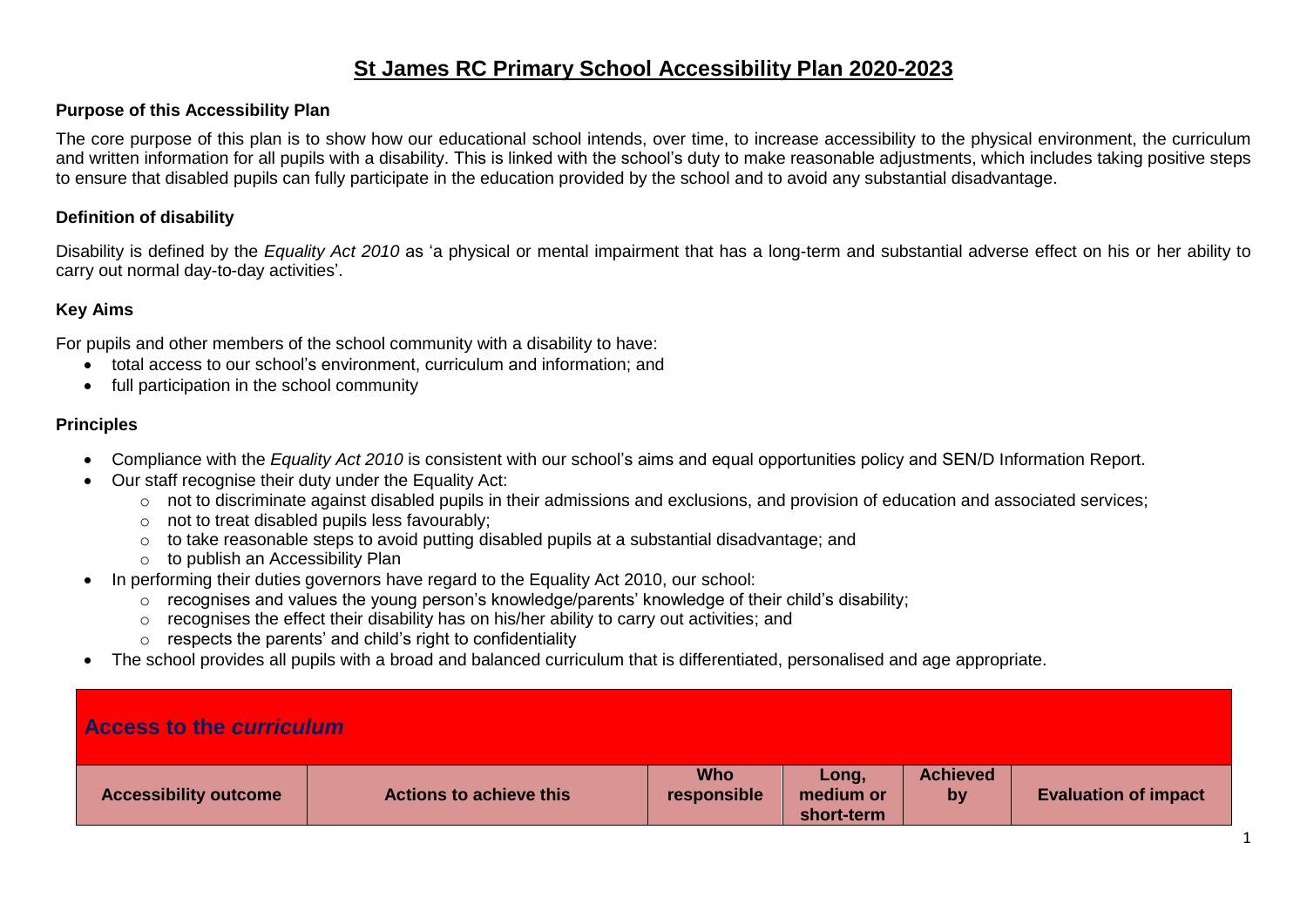| A differentiated curriculum for<br>children of all abilities that uses<br>specific resources to ensure<br>certain pupils are able to access<br>the curriculum fully. | Training for specific staff including medical.<br>CPD on personalising learning vs differentiating<br>learning. Chn to achieve chilli 3 but in a different<br>way. Content vs recording.<br>SEND personal Profiles extended to whole SEND<br>cohort. | MW, JR                           | Medium      | Annually<br>October 2020 |
|----------------------------------------------------------------------------------------------------------------------------------------------------------------------|------------------------------------------------------------------------------------------------------------------------------------------------------------------------------------------------------------------------------------------------------|----------------------------------|-------------|--------------------------|
| To ensure all children have access<br>to extracurricular activities,<br>regardless of their disability.                                                              | Range of extracurricular activity to be offered.<br>Assessment of need and support required.                                                                                                                                                         | Class teacher, CC,<br>JR         | As required | As required              |
| To ensure children with visual<br>impairment have access to the<br>curriculum fully.                                                                                 | Teaching resources & display resources around the<br>school to be of font sizes more than 12. Engage<br>the support of Griffin Vision team.                                                                                                          | Class teacher.<br>Display makers | Short term. | As required<br>daily     |

# **Access to the** *physical environment*

| <b>Accessibility outcome</b>                                                                                                | <b>Actions to achieve this</b>                                                                                                                                                      | <b>Who</b><br>responsible | Long,<br>medium or<br>short-term | <b>Achieved</b><br>by | <b>Evaluation of impact</b> |
|-----------------------------------------------------------------------------------------------------------------------------|-------------------------------------------------------------------------------------------------------------------------------------------------------------------------------------|---------------------------|----------------------------------|-----------------------|-----------------------------|
| Specific children have specific<br>equipment and setting<br>arrangements                                                    | Transition meetings between year groups.                                                                                                                                            | All teaching staff        | Short                            | As<br>necessary       |                             |
| Flexible seating arrangements<br>and classroom set up<br>reflecting the needs of the<br>children in the class               | Arrange a meeting to focus on the layout of the<br>classroom environment to ensure accessibility<br>for children with a range of learning/<br>behavioural / sensory/ physical needs | JR<br>Class teachers      | Short                            | As<br>necessary       |                             |
| Access Reception classroom,<br>garden quad, house for wheel<br>chairs                                                       | Purchase a threshold ramp<br>Training on how to use ramp safely and<br>correctly.                                                                                                   | <b>MG</b>                 | Long term                        | 2022                  |                             |
| To improve the visibility of<br>yellow lines                                                                                | Repaint all yellow lines on playground to help<br>with visibility                                                                                                                   | JJ                        | Short                            | Annually              |                             |
| To ensure all children with a<br>disability have full access to,<br>and can be involved fully in,<br>the life of the school | Ensure contact with Occupational health to<br>discuss potential needs.<br>Create personal access plans for chn as<br>necessary.                                                     | <b>JR</b>                 | Short                            | As<br>required        |                             |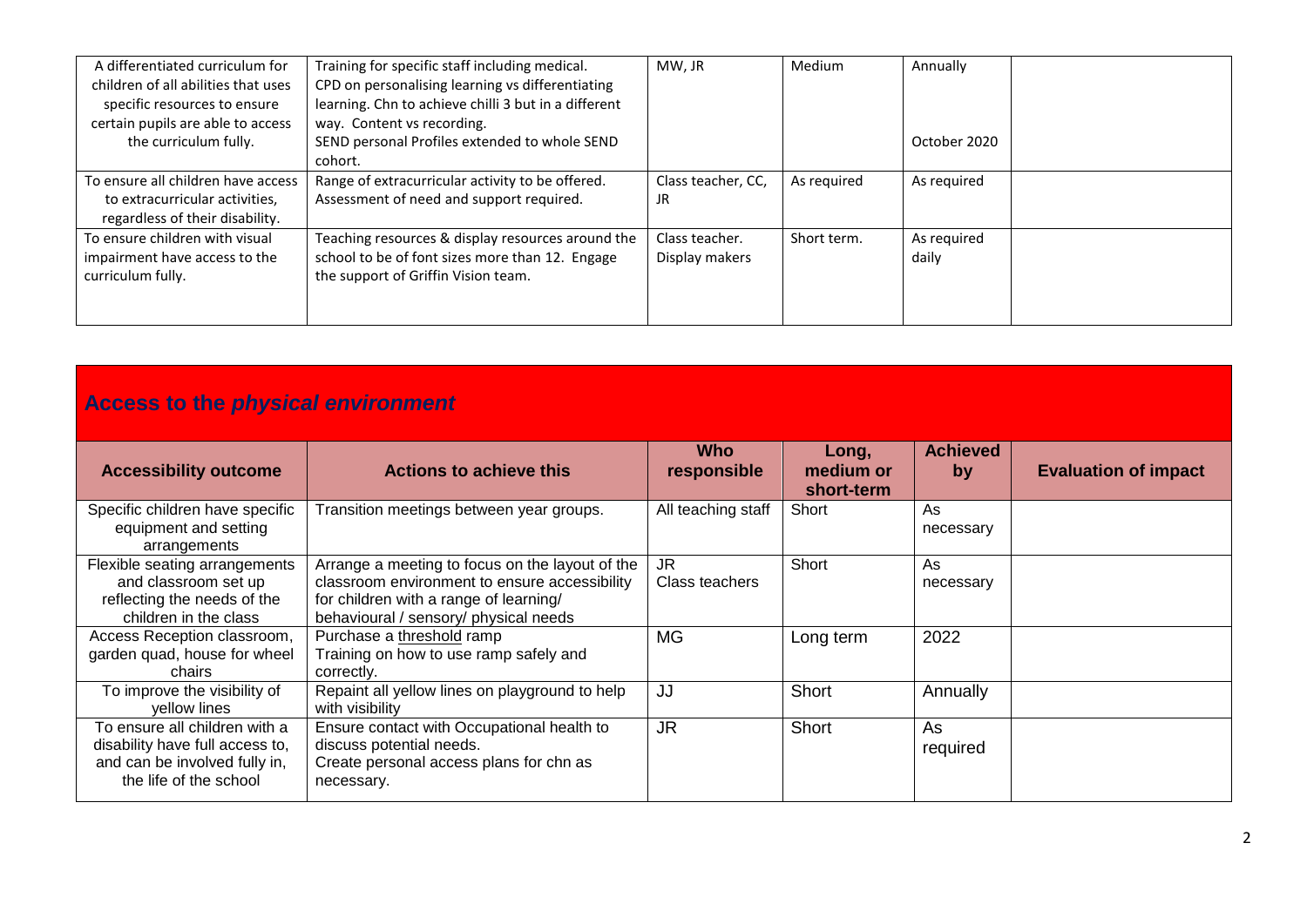| To ensure visitors with a<br>disability have full access to<br>the site | Ensure communications ask if parking space<br>required, if hearing system required, if specific<br>line of vision/distance is required from<br>screens/stage etc. | Office staff<br>Author of letter. | short     | As<br>required   |
|-------------------------------------------------------------------------|-------------------------------------------------------------------------------------------------------------------------------------------------------------------|-----------------------------------|-----------|------------------|
| Ensure external floor surfaces<br>are smooth and in good<br>condition   | Reception outside play area - uneven ground<br>covered by play house until resurfaced in<br>accordance with replacement of drains in CIF<br>bid                   | JJ                                | Medium    | December         |
| Expand the availability of<br>hearing systems in classes                | Hearing system to be installed in yr 2                                                                                                                            | AG JR                             | Long term | <b>July 2022</b> |
| Ensure the safety of hearing<br>impaired whilst inside the<br>building  | Install fire alarm lights in classrooms.                                                                                                                          | AG LW                             | Long term | <b>July 2022</b> |

## **Access to** *information*

| <b>Accessibility outcome</b>                                                                                                                       | <b>Actions to achieve this</b>                                                                                                                                                                      | <b>Who</b><br>responsible | Long,<br>medium or<br>short-term | <b>Achieved</b><br>by | <b>Evaluation of impact</b> |
|----------------------------------------------------------------------------------------------------------------------------------------------------|-----------------------------------------------------------------------------------------------------------------------------------------------------------------------------------------------------|---------------------------|----------------------------------|-----------------------|-----------------------------|
| To improve signage around<br>school including visual clues to<br>aid visually impaired and EAL.                                                    | Use widget symbols to create door signs to<br>inform pupils, new staff, visitors of the school<br>particular use for the room and for them to<br>identify important rooms. Font size minimum<br>12. | LMT<br>Senco              | short                            | Ongoing               |                             |
| Improve communication at the<br>front door                                                                                                         | Create pamphlets which are available at the<br>front desk to direct parents and visitors to local<br>support networks e'g' Bromley Children's<br>Project                                            | Office<br>Senco           | medium                           | ongoing               |                             |
| To improve the availability of<br>written material in alternative<br>formats when it is requested,<br>including documentation on<br>the web sites. | To draw on the school community,<br>encouraging contact between parents with the<br>same home language to support / interpret for<br>new parents to the school, when/ if<br>appropriate.            | Office staff              | short                            | Ongoing               |                             |